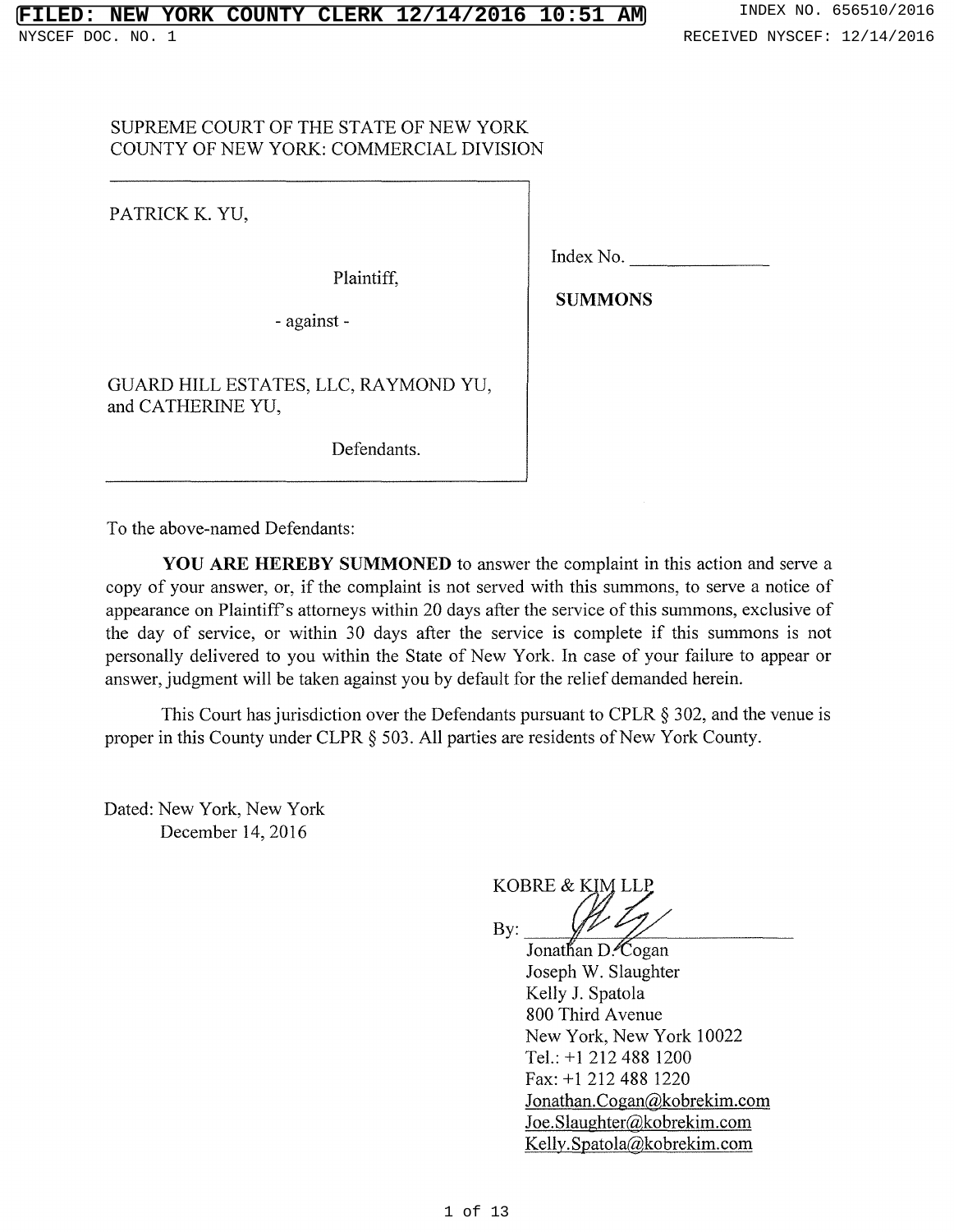### SUPREME COURT OF THE STATE OF NEW YORK COUNTY OF NEW YORK: COMMERCIAL DIVISION

PATRICK K. YU,

Plaintiff,

Index No.

- against -

**COMPLAINT** 

GUARD HILL ESTATES, LLC, RAYMOND YU, and CATHERINE YU,

Defendants.

Plaintiff Patrick K. Yu ("Plaintiff" or "Patrick"), by and through his attorneys Kobre & Kim LLP, and as for his Complaint against Guard Hill Estates, LLC ("Guard Hill") and Raymond Yu and Catherine Yu (together, "Defendants"), does hereby allege as follows:

### **INTRODUCTION**

1. This action is for declaratory and other relief stemming from Defendants' attempts to seize Plaintiffs ownership interest in Guard Hill, a New York Limited Liability Company wholly owned by Plaintiff and Defendants, who are Plaintiff's brother and sister.

2. Over the past 18 months, Defendants have caused Guard Hill to take a series of corporate actions designed for the sole purpose of allowing them to convert Plaintiff's 33 1/3% equity stake in Guard Hill. These actions are motivated by personal animus towards Plaintiff and are unrelated to the business operations of Guard Hill.

3. Through this complaint, Plaintiff seeks, *inter alia,* a declaration that Defendants' attempts to essentially rob him of his valuable stake in Guard Hill are ineffective under the terms of the Operating Agreement governing the management of Guard Hill, violate New York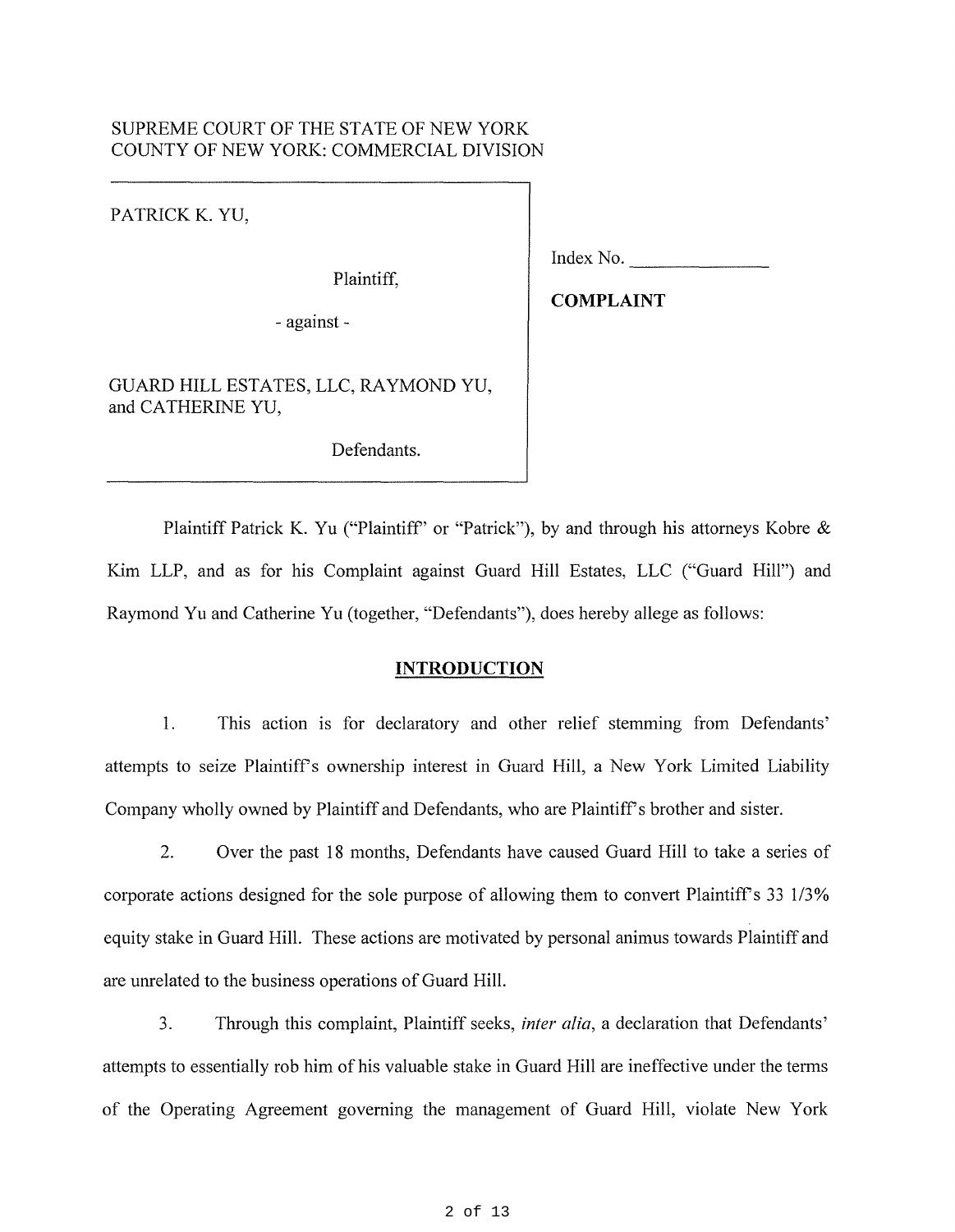Limited Liability Company Law§ 409, and constitute a breach of Defendants' fiduciary duty to Plaintiff.

#### **JURISDICTION AND VENUE**

4. This Court has jurisdiction pursuant to N.Y. Civil Practice Law and Rules  $\S 301$ . Venue is proper in this Court because all parties are residents of New York County.

#### **PARTIES**

5. Plaintiff Patrick K. Yu is an individual and a resident of the County of New York and the State of New York. He owns 33 1/3% of Guard Hill.

6. Defendant Raymond Yu is an individual, a resident of the County of New York and the State of New York, and the brother of Patrick Yu. He owns 33 1/3% of Guard Hill.

7. Defendant Catherine Yu is an individual, a resident of the County of New York and the State of New York, and the sister of Patrick Yu. She owns 33 1/3% of Guard Hill.

8. Defendant Guard Hill Estates, LLC, is a domestic Corporation duly organized and existing under and by virtue of the laws of the State of New York and having its principal place of business at 200 Park Avenue, 11th Floor, New York, New York 10166.

### **FACTUAL BACKGROUND**

9. The parties to this action are the three adult children of Bong and May Yu (the "Yu Parents"). After immigrating to the United States from Hong Kong and China in the early 1960s the Yu Parents built a highly successful and profitable real estate business in New York City. The Yu family business is operated through various different business entities. Each of the Yu children has worked for the family real estate business in various capacities since the 1990s.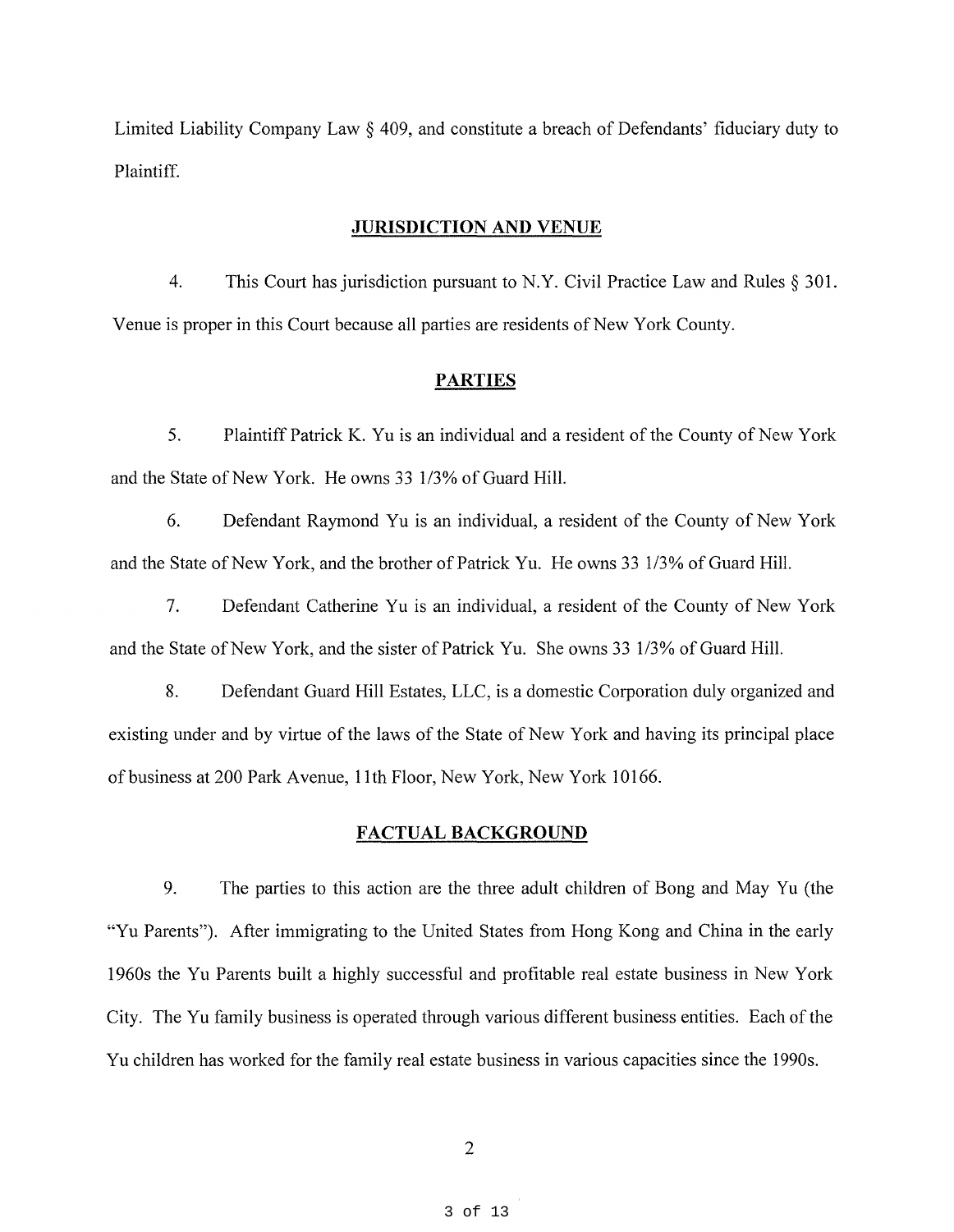10. Guard Hill was first established in 2002. Under its original Operating Agreement, dated November 12, 2002, the company's primary purpose was to "acquire a remainder interest in the premises located at 713 Guard Hill Road, Bedford, New York." The Bedford property is the Yu family "estate" in Westchester County, where Bong and May Yu generally reside on the weekends (the "Property"). On information and belief, Guard Hill was created as an estate planning entity that would allow Bong and May Yu to pass ownership of their estate to their children in a tax efficient way.

11. The management of Guard Hill is governed by an Operating Agreement, originally executed on November 12, 2002. Pursuant to the Operating Agreement, the business and affairs were to be managed jointly by Patrick, Raymond, and Catherine Yu, each of whom was designated a "Managing Member".

12. The Operating Agreement also provided that ownership of the company was divided evenly amongst the three siblings.

13. On information and belief, Guard Hill acquired the Property from Bong and May Yu on or around January 16, 2003.

14. The management of Guard Hill made no changes to the Operating Agreement from its execution in 2002 until 2015.

15. In late 2013, however, a family dispute—unrelated to the business of Guard Hill—arose between Patrick and his parents. The dispute began shortly after Patrick and his exwife divorced, and centered on whether or not Patrick should remain living in a house he owned in Scarsdale or move into an apartment building in Manhattan. Patrick believed that selling the house would allow him to alleviate the financial strain caused by his divorce and would be best for him and his children. For unknown reasons, his father disagreed.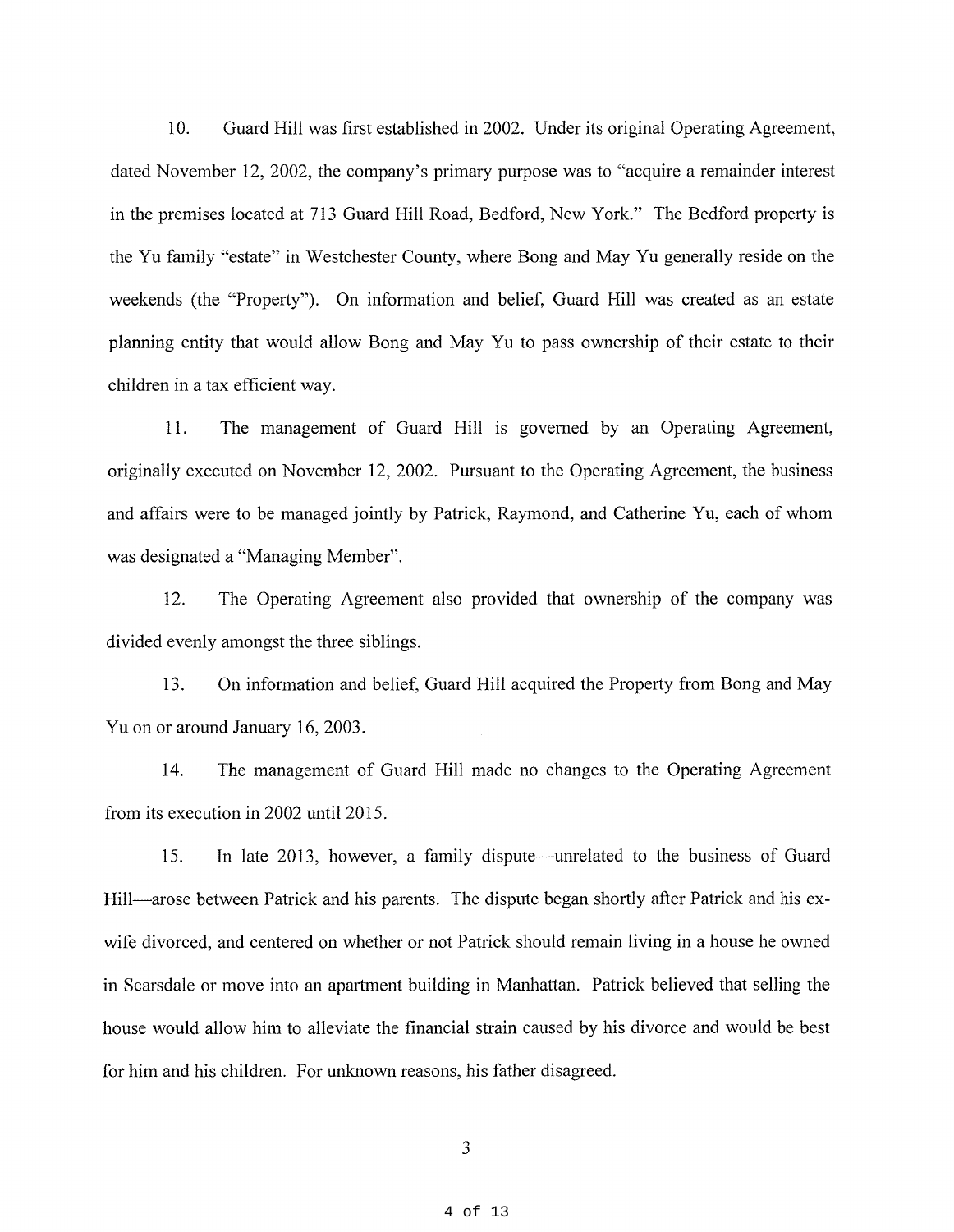16. Instead, knowing that Patrick was financially vulnerable, Bong Yu demanded that Patrick sell 100% of his ownership stake in all Yu Family entities for \$3 *million-approximately*  5% of its fair value—according to information provided by Raymond Yu during Patrick's divorce proceedings. To add insult to injury, Bong Yu's offer called for the \$3 million to be paid out over the course of 30 years.

17. Patrick knew that this demand severely undervalued his holdings and turned it down. Needing money and lacking other options, Patrick eventually sold his Scarsdale house in July of 2014 despite his parents' opposition.

18. Bong Yu was outraged when he learned that Patrick had "defied" him by selling the Scarsdale house against his wishes and told him he was "out." Soon thereafter, the Yu family, including Defendants, began taking a series of coercive steps intended to force Patrick to accept the low-ball offer for his interest in the family business. Among other things, and in addition to the actions described below relating specifically to Guard Hill, Defendants took the following actions against Patrick:

- Defendants cut off Patrick's main source of income by refusing to utilize his legal services for any family businesses.
- Defendants declined to pay Patrick dividends from family businesses, despite significant profits (and concomitant tax bills that Plaintiff was responsible for paying on those profits).
- In and around July of 2015, Defendants suddenly demanded that Patrick repay over \$1.3 million in purported loans from Yu family companies that had-by Defendants own allegations-been in default for between 4-17 years without any action being taken to enforce them.
- In early 2016, Defendants filed three lawsuits against Patrick within a period of two weeks based on these purported loans and the allegedly improper sale of his own house.
- Throughout the second half of 2015 and 2016, Defendants largely ignored and/or rejected Patrick's repeated attempts to assert his statutory and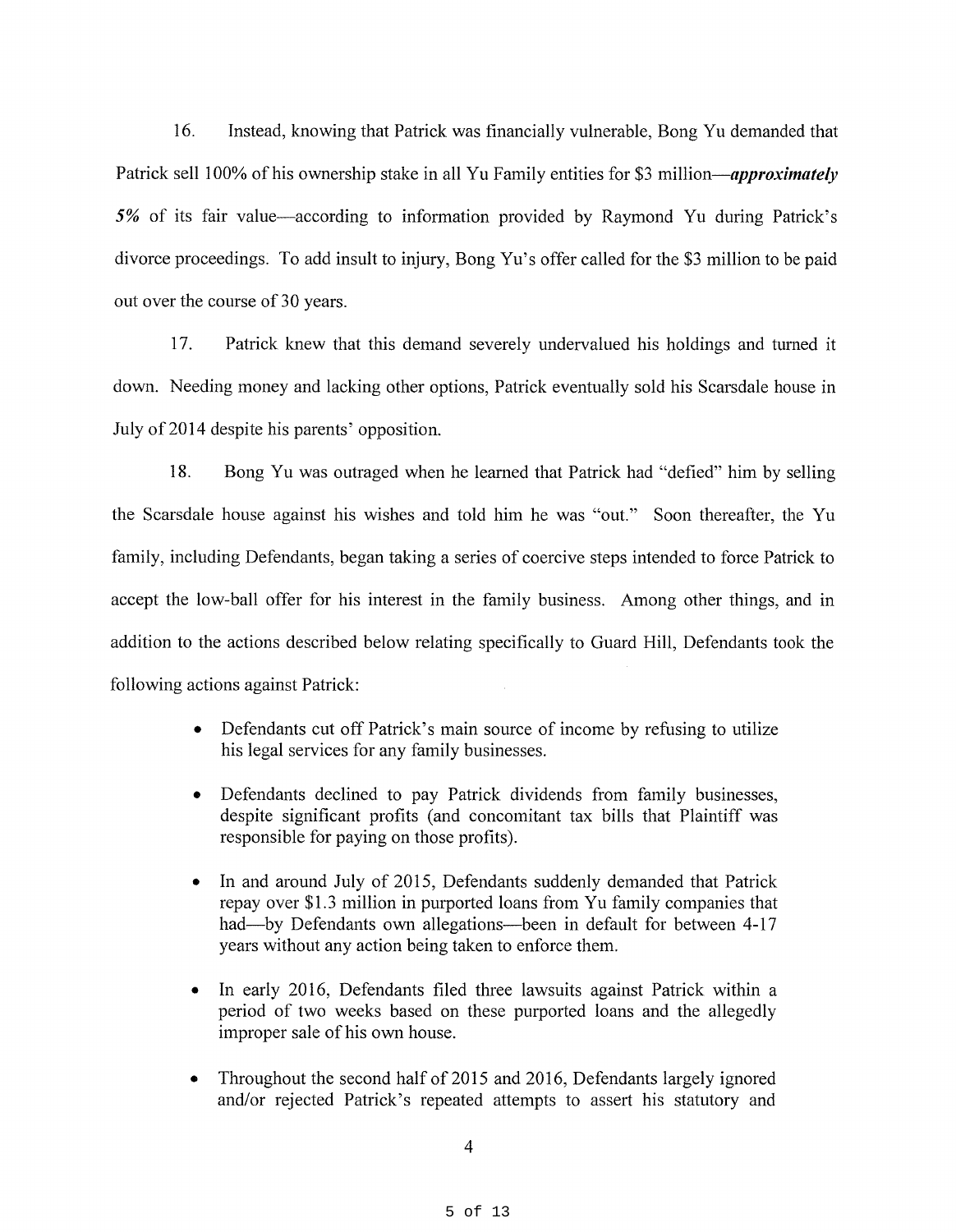common law rights to inspect the books and records of the family entities in which he had a substantial ownership stake.

• Throughout the second half of 2016, Defendants refused and/or placed onerous restrictions on Patrick's access to *his own* property which is in storage in a building owned by another Yu Family enterprise.

19. In addition to the above, and as particularly relevant to this action, on or around July 16, 2015, Plaintiff received a letter from Defendant Raymond Yu on behalf of Guard Hill, stating that the Operating Agreement of Guard Hill had been amended. The amendment, which was approved by Raymond and Catherine Yu, removed Patrick as a Managing Member of Guard Hill. Patrick was afforded no notice prior to the amendment, and the letter provided no reason for the amendment.

20. Next, on or around January 29, 2016, Defendants caused an additional amendment to the Guard Hill Operating Agreement, adding a new Section 8 to the Agreement entitled "Capital Contributions", detailing a process governing member's contributions to the company.

that: 21. Of particular note, Section 8.4(a) of the amended Operating Agreement provided

8.4 (a) If the Managers determine that additional Capital Contributions are required, the Managers shall give written notification thereof to the Members ( a "Capital Call"), which notification shall set forth the entire amount of additional Capital Contribution required, and the amount due from each Member based on its percentage membership interest in the Company (the "Additional Capital Contribution") and the date by which such Additional Capital Contribution is required to be made, which date shall be not less than ten (10) days from the date that the Capital Call is deemed to have been given...

22. Section 8.4(b) of the amended Operating Agreement detailed the purported consequences of a member's failure to make a "required" Additional Capital Contribution:

(b) If a Member does not timely deliver its Additional Capital Contribution, when called upon, such Member shall be in default under this Agreement. In such event,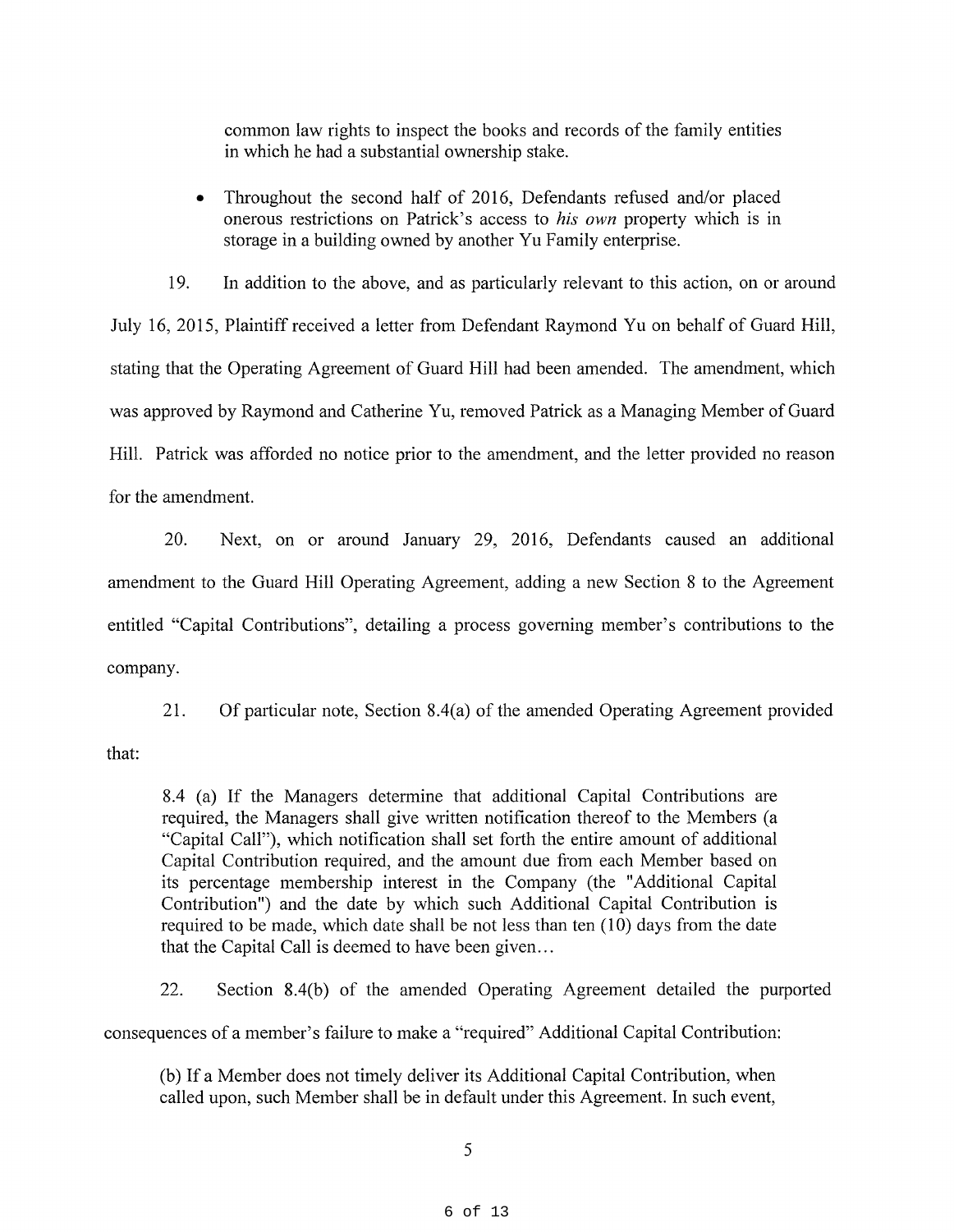the Managers shall send the defaulting Member written notice of such default, and such defaulting Member shall have three (3) days from the date such notice is given to contribute the entire amount of its required Additional Capital Contribution. If the defaulting Member does not deliver the full amount of its required Additional Capital Contribution to the Company within such three (3) day period, the non-defaulting Member(s) may advance funds to the Company to cover those amounts which the defaulting Member fails to contribute. Amounts which a non-defaulting Member so advances on behalf of the defaulting Member shall become a loan due and owing from the defaulting Member to such nondefaulting Member and shall bear interest at the rate of 16% per annum, payable monthly. All cash distributions otherwise distributable to the defaulting Member under this Agreement shall instead be paid to the non-defaulting Member(s) making such advances until such advances and interest thereon are paid in full. The loan from the non-defaulting Member(s) shall be due on demand, upon delivery of thirty (30) days' notice to the defaulting Member. Effective upon a Member becoming a defaulting Member, such defaulting Member grants to the non-defaulting Member(s) who advance funds under this Section 8.4, a security interest in its percentage membership interest to secure its obligation to repay such advances and agrees to execute and deliver a promissory note as described herein together with a security agreement and such UCC-1 or other financing statements and assignments of certificates of membership (or other documents of transfer) as such non-defaulting Member(s) may reasonably request. The defaulting Member hereby grants the non-defaulting Member(s) an irrevocable power of attorney coupled with an interest to execute the documents described in the preceding sentence on behalf of the defaulting Member should he fail to do so.

23. Finally, Section 8.4(c) of the amended Operating Agreement provides a

mechanism by which the ownership interest of a member who does not contribute the "required"

capital can be foreclosed upon:

( c) In the event that the principal amount and accrued interest on any loan made pursuant to Section 8.4(b) is not repaid in full within sixty (60) days of the date such loan is advanced, then the non-defaulting Member(s) may elect (at such time or at any time thereafter that such loan remains outstanding) to either: (A) leave such loan in place, which loan shall continue to accrue interest at the rate of 16% per annum, payable monthly as described above, until repaid in full; or (B) convert such loan to equity.

24. On September 15, 2016, Patrick served an additional set ofrequests for books and

records on various family entities, including Guard Hill. Less than a week later, on September

22, 2016, Plaintiff received a letter from Defendant Raymond Yu on behalf of Guard Hill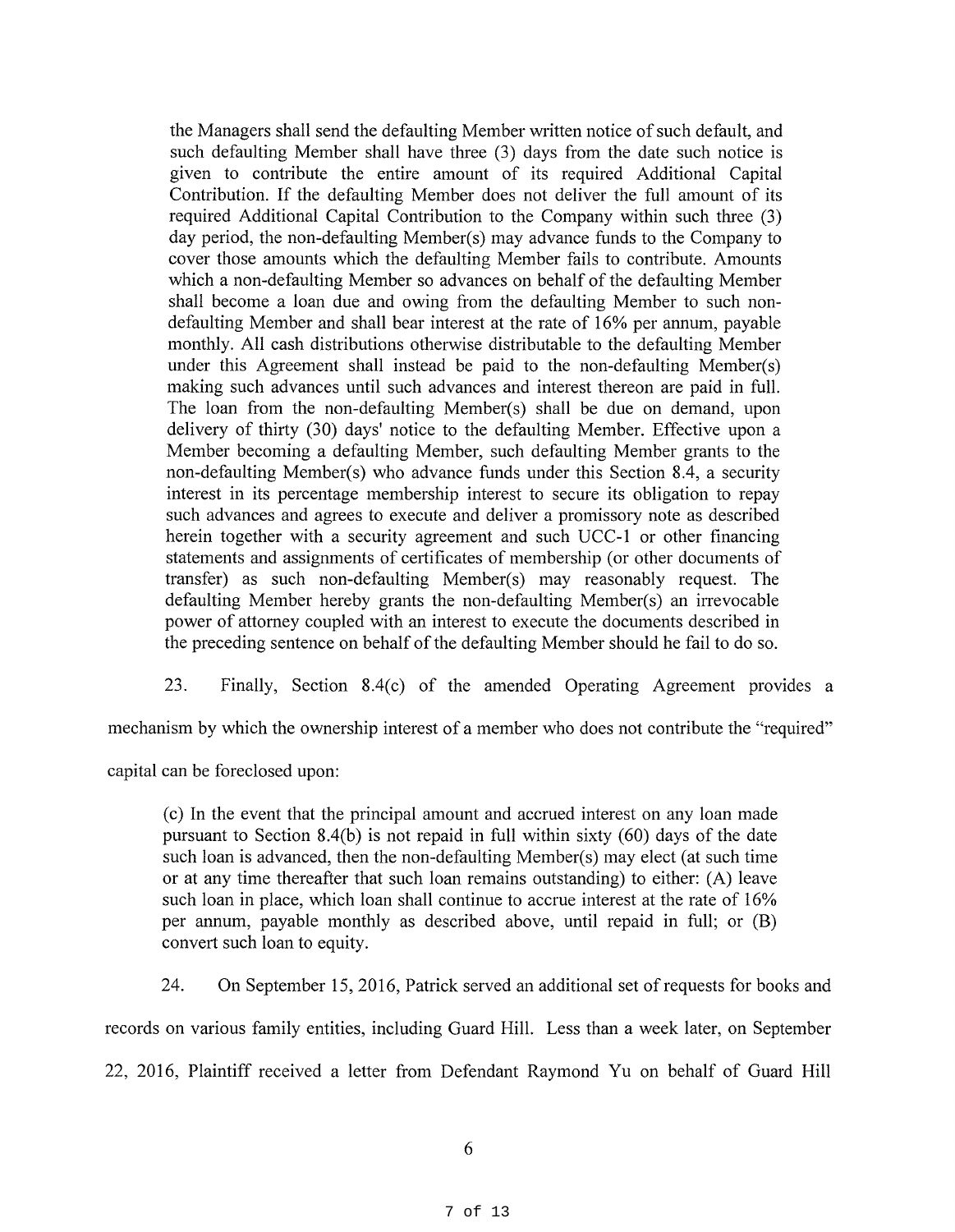demanding a capital contribution of \$590,887 from each of the members of Guard Hill (the "Capital Call Letter"). Upon information and belief, this capital call was made in retaliation for Patrick's request for access to books and records and in order to apply further pressure on Patrick to succumb to his family's attempts to divest him of his ownership interests in the family businesses for a fraction of their actual worth.

25. The letter identified two purported purposes for which the capital contribution was to be used. First, the letter stated that Bong and May Yu had made almost \$1 million of capital improvements to the Property; that Guard Hill was "obligated" to reimburse them for approximately \$800,000 of those expenditures; that Guard Hill had already reimbursed approximately \$644,000; and that \$165,161.02 in unpaid obligations remained. The letter explained that on September 20, 2016 (i.e., *two* business days after Patrick had served his books and records requests), Bong and May Yu had sent a letter to Guard Hill demanding repayment of the outstanding amount for capital improvements.

26. Contemporaneous financial records show that Guard Hill had a capital account balance of approximately \$235,000 at that time.

27. Second, the Capital Call Letter stated that Guard Hill believed that it was "in the best interest of the company" to pay off the existing mortgage on the Guard Hill property, in the amount of approximately \$1.6 million.

28. The Capital Call Letter did not explain the nature of the "capital improvements" Bong and May Yu had made, nor why Guard Hill was "obligated" to repay Bong and May Yu for such improvements to the Property. The Capital Call Letter also did not explain why it was suddenly "in the best interests of [Guard Hill]" to pay off the mortgage on the Property in full "as soon as possible."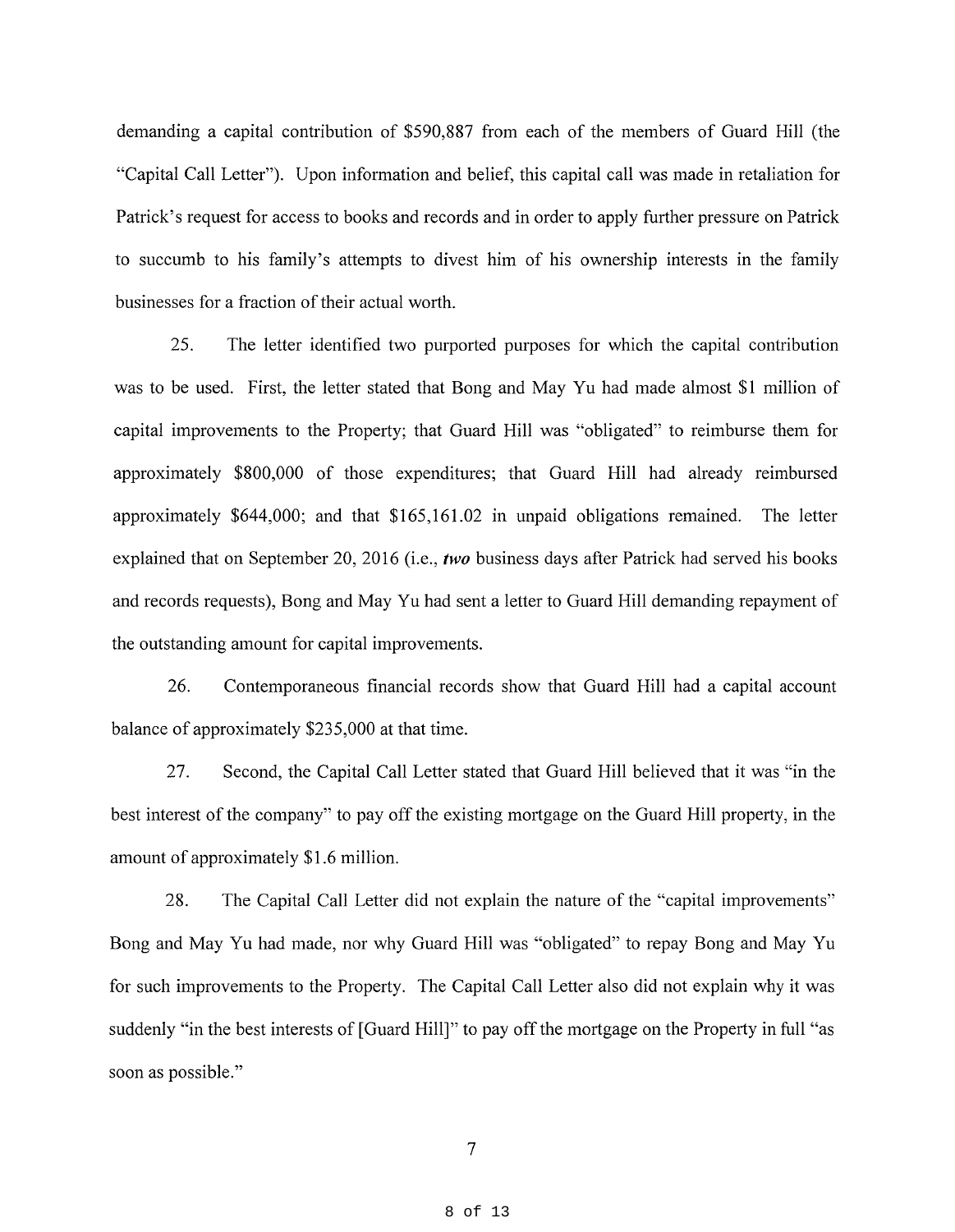29. The Capital Call Letter did not state that either use for the capital contribution was "required".

30. Upon information and belief, Raymond and Catherine Yu knew that Patrick did not have enough money to comply with the Capital Call Letter, and they believed that his failure to do so would enable them to take advantage of the remedies that they had inserted into the Operating Agreement.

31. On October 14, 2016, Patrick received another letter from Guard Hill, providing written notice that he was purportedly in default under Section  $8.4(b)$  of the amended Operating Agreement with respect to the capital contribution demanded on September 22, 2016. The letter further stated that Raymond and Catherine Yu had supposedly delivered their portion of the capital contribution and that therefore only Patrick was in default.

32. On December 12, 2016, Patrick received another letter from Defendant Raymond Yu on behalf of Guard Hill. The letter stated that Raymond and Catherine Yu had elected to advance Patrick's portion of the purported capital call to Guard Hill. The letter attached two Promissory Notes, running from Patrick to Raymond and Catherine respectively, purporting to memorialize the "loan" advanced by Raymond and Catherine pursuant to Section 8.4(b) of the Operating Agreement. The letter also attached two Pledge and Security Agreements, each purporting to encumber half of Patrick's stake in Guard Hill as security for the Promissory Notes. Finally, the letter demanded that Patrick execute these agreements by December 15, 2016, and stated that if he failed to do so, Raymond and Catherine would sign on his behalf pursuant to Section 8.4(b) of the Operating Agreement.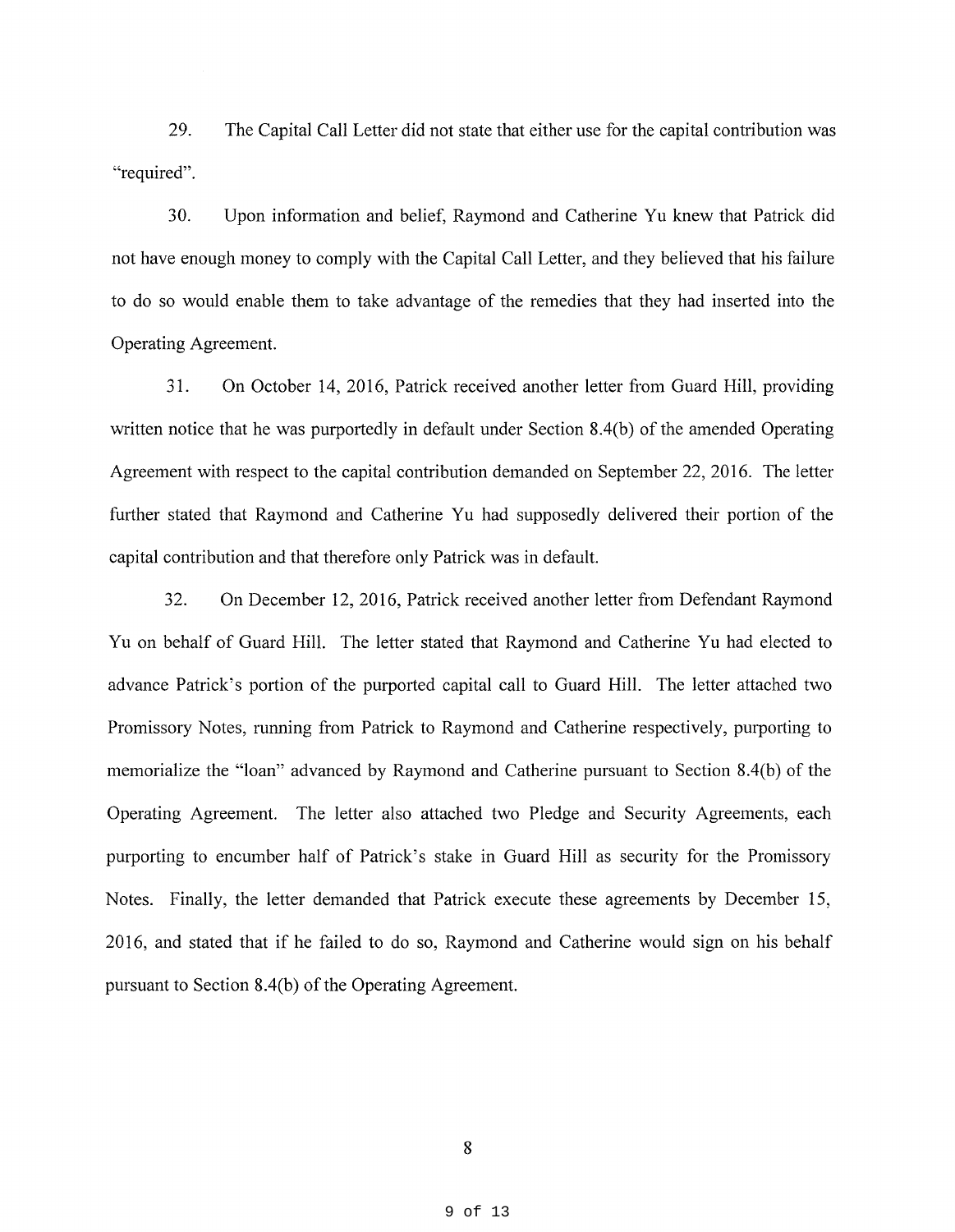#### **Count** I **(Declaratory Judgment** - **Capital Call Ineffective)**

33. Plaintiff repeats and re-alleges paragraphs 1 to 32 above as if set forth in full herein.

34. Defendants Raymond and Catherine Yu are the Managers of Guard Hill.

35. Under the amended Guard Hill Operating Agreement, Managers are allowed to make a capital call pursuant to a determination that such capital call is "required".

36. No such determination has been made with respect to the Capital Call communicated to Plaintiff on September 22, 2016. In fact, the pattern of retaliatory and punitive actions taken by Defendants against Plaintiff makes it self-evident that the decision to make a capital call was motivated by animus towards Plaintiff and a desire to emich Defendants and their family at Patrick's expense, not by any true business requirement.

37. Plaintiff is therefore entitled to a declaration that (1) the Capital Call 1s ineffective; and (2) he is not in default with respect to the Capital Call.

# **Count** II **(Declaratory Judgment** - **Execution of Promissory Notes and Pledge and Security Agreements Ineffective)**

herein. 38. Plaintiff repeats and re-alleges paragraphs 1 to 37 above as if set forth in full

39. Pursuant to Section 8.4(b) of the Operating Agreement, Defendants purport to give to themselves a power of attorney on behalf of Plaintiff that would allow them to execute the Promissory Notes and Pledge and Security Agreements on Plaintiff's behalf and without his consent.

40. Plaintiff never signed the January 29, 2016, Amendment to the Guard Hill Operating Agreement and never consented to granting Defendants his power of attorney.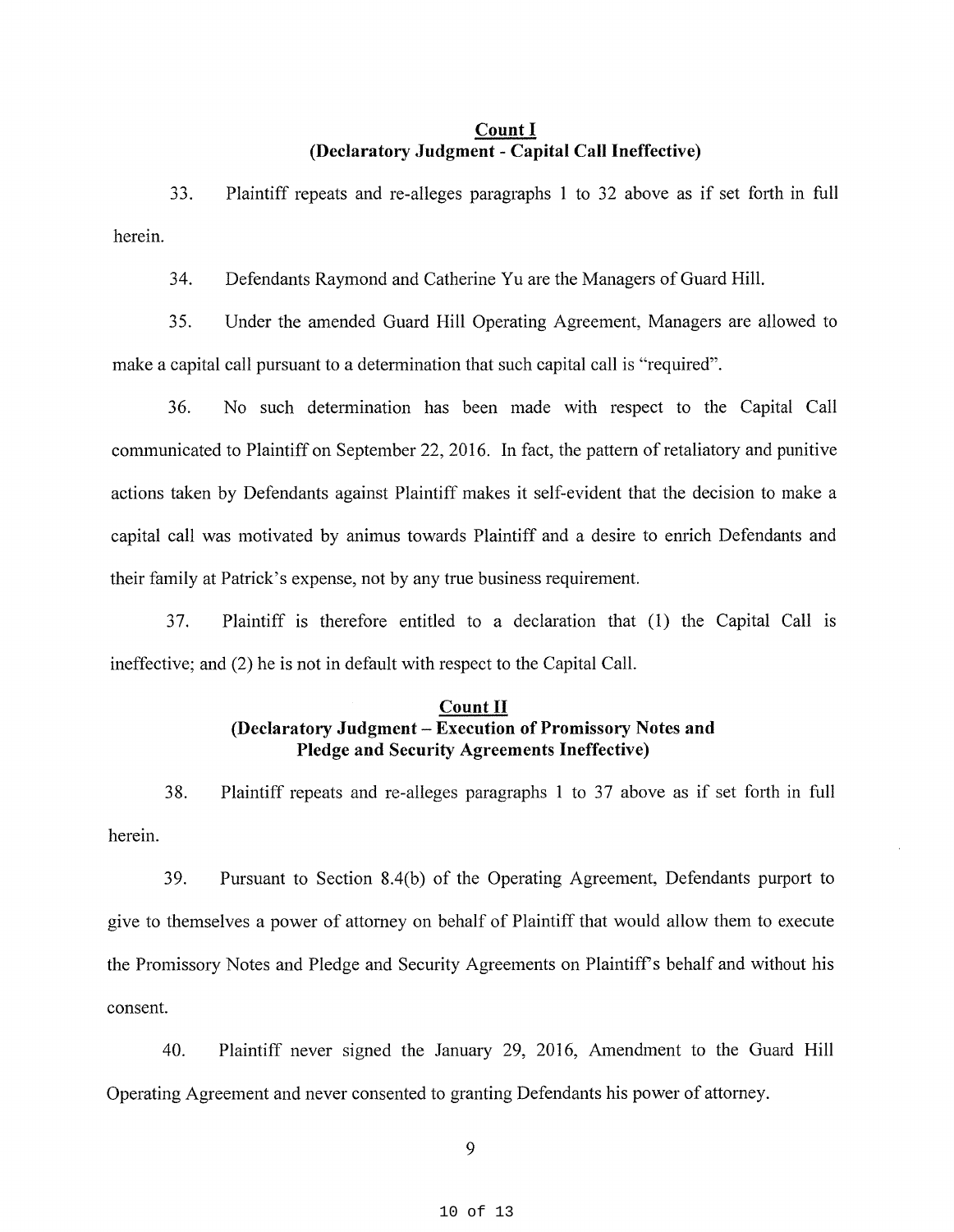41. Plaintiff is therefore entitled to a declaration that (1) Defendants do not have the right to execute the Promissory Notes and/or the Pledge and Security Agreements on his behalf; and (2) to the extent they have done so, those instruments are ineffective.

#### **Count III (Violation ofN.Y. LLCL § 409)**

42. Plaintiff repeats and re-alleges paragraphs 1 to 41 above as if set forth in full herein.

43. New York Limited Company Law§ 409 requires that managers of LLCs perform their duties "in good faith and with that degree of care that an ordinarily prudent person in a like position would use under similar circumstances."

- 44. Defendants have violated Section 409 by, among other things:
	- a. Causing the Operating Agreement of Guard Hill to be modified to remove Plaintiff as a Manager of the company as part of their family's scheme to punish Plaintiff and enrich themselves;
	- b. Causing the Operating Agreement of Guard Hill to be modified to include the capital call provision to gain leverage over Plaintiff; and
	- c. Causing the company to issue a capital call not for any corporate purpose but rather for the purposes of pressuring Plaintiff in connection with their family dispute and seeking to divest him of his interest in Guard Hill.

45. Defendant's mistreatment of Plaintiff was intentional and in bad faith, as Defendants placed their own interests before Plaintiff's and deliberately undermined Plaintiff's rights as a member and Manager of Guard Hill.

46. Plaintiff has and will suffer damages as a result of Defendants' misconduct.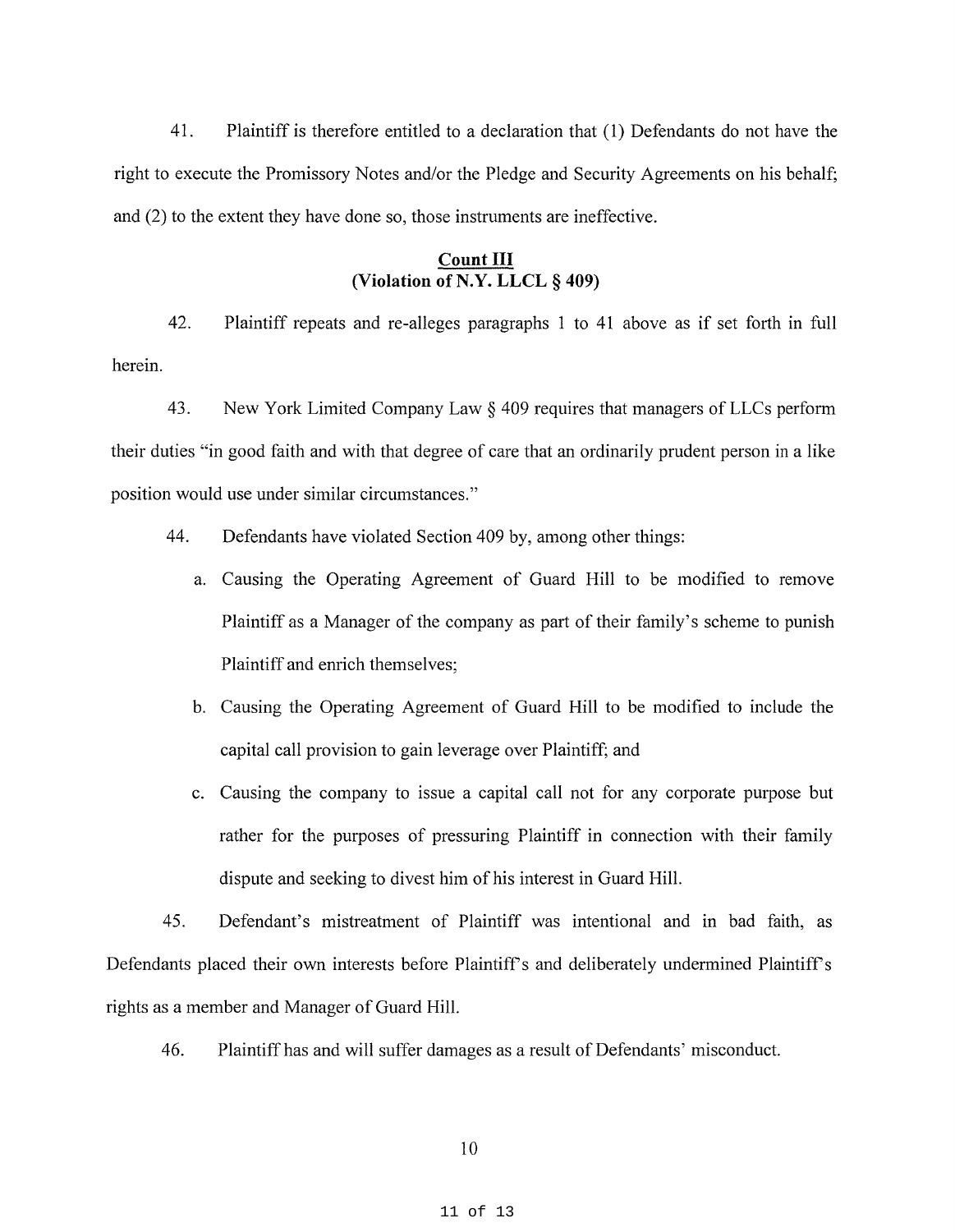# **Count IV (Breach of Fiduciary Duty)**

47. Plaintiff repeats and re-alleges paragraphs 1 to 46 above as if set forth in full herein.

48. Defendants are the Managing Members of Guard Hill and owe plaintiff a fiduciary duty.

49. Plaintiff is a non-managing member of Guard Hill.

50. Defendants' actions in amending the Guard Hill Operating Agreement and causing Guard Hill to issue a capital call were made in bad faith and in breach of Defendants' fiduciary duties towards Plaintiff.

51. Plaintiff has and will suffer damages as a result of Defendants' misconduct.

#### **JURY TRIAL DEMANDED**

Plaintiff hereby demands a jury trial.

#### **PRAYER FOR RELIEF**

**WHEREFORE,** Plaintiff hereby respectfully requests the Court:

- 1. With respect to Count I, issue an Order declaring that the Capital Call is ineffective and that Plaintiff is not in default in respect of his obligations to Guard Hill;
- 2. With respect to Count II, issue an Order declaring that Defendants do not have the right to execute the Promissory Notes and/or the Pledge and Security Agreements on his behalf; and to the extent they have done so, those instruments are ineffective;
- 3. With respect to Count III, issue an Order stating that the amendments to the Operating Agreement and the Capital Call violate N.Y. LLCL § 409 and are therefore ineffective; and